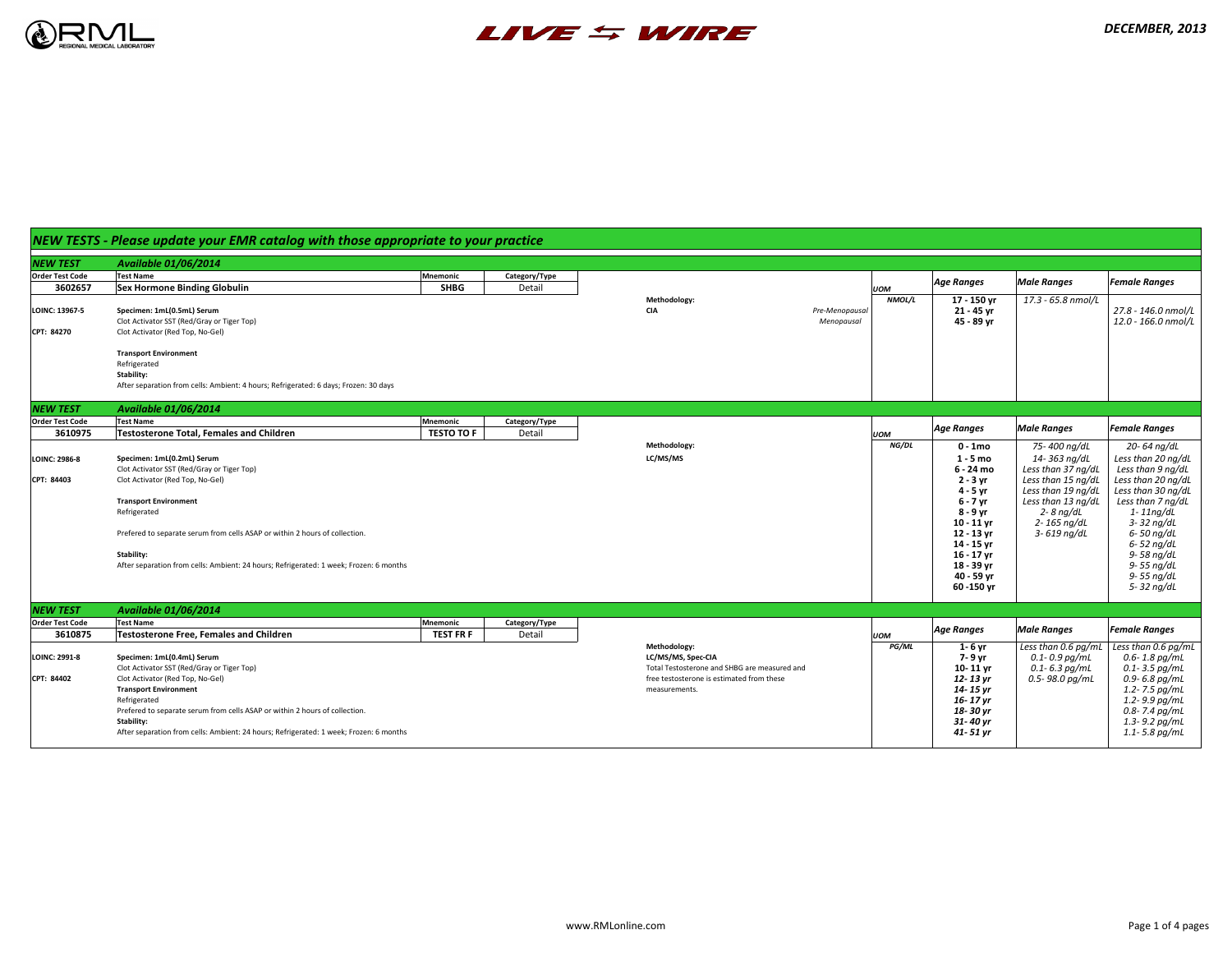

| <b>NEW TEST</b>        | <b>Available 01/06/2014</b>                                                            |                   |               |                    |            |
|------------------------|----------------------------------------------------------------------------------------|-------------------|---------------|--------------------|------------|
| <b>Order Test Code</b> | <b>Test Name</b>                                                                       | <b>Mnemonic</b>   | Category/Type |                    |            |
| 3602545                | <b>Testosterone Total, Free, SHBG, Males (Adult)</b>                                   | <b>TEST FTS M</b> | Group         | <b>Result Code</b> | Res        |
|                        |                                                                                        |                   |               | 3602650            | <b>TES</b> |
|                        | Not Recommended for Females and Children 13 years and under.                           |                   |               |                    |            |
|                        |                                                                                        |                   |               |                    | Me         |
| CPT: 84403, 84270      | Specimen: 1mL(0.5mL) Serum                                                             |                   |               |                    | <b>CIA</b> |
|                        | Clot Activator SST (Red/Gray or Tiger Top)                                             |                   |               | 3602655            | <b>TES</b> |
|                        | Clot Activator (Red Top, No-Gel)                                                       |                   |               | 3602657            | SEX        |
|                        | <b>Transport Environment</b>                                                           |                   |               |                    | Me         |
|                        | Refrigerated                                                                           |                   |               |                    | <b>CIA</b> |
|                        | Prefered to separate serum from cells ASAP or within 2 hours of collection.            |                   |               |                    |            |
|                        |                                                                                        |                   |               |                    |            |
|                        | <b>Stability:</b>                                                                      |                   |               |                    | Tot        |
|                        | After separation from cells: Ambient: 8 hours; Refrigerated: 1 week; Frozen: 30 days   |                   |               |                    | free       |
|                        |                                                                                        |                   |               |                    |            |
| <b>NEW TEST</b>        | <b>Available 01/06/2014</b>                                                            |                   |               |                    |            |
| <b>Order Test Code</b> | <b>Test Name</b>                                                                       | <b>Mnemonic</b>   | Category/Type |                    |            |
| 3610825                | <b>Testosterone Total, Free, SHBG, Females and Children</b>                            | <b>TEST FTS F</b> | Group         | <b>Result Code</b> | Res        |
|                        |                                                                                        |                   |               | 3610975            | <b>TES</b> |
|                        |                                                                                        |                   |               |                    |            |
|                        |                                                                                        |                   |               |                    | LO         |
| CPT: 84403, 84270      | Specimen: 1mL(0.6mL) Serum<br>Clot Activator SST (Red/Gray or Tiger Top)               |                   |               |                    | Me         |
|                        | Clot Activator (Red Top, No-Gel)                                                       |                   |               |                    | LC/        |
|                        |                                                                                        |                   |               |                    |            |
|                        | <b>Transport Environment</b>                                                           |                   |               |                    |            |
|                        | Refrigerated                                                                           |                   |               |                    |            |
|                        | Prefered to separate serum from cells ASAP or within 2 hours of collection.            |                   |               |                    |            |
|                        |                                                                                        |                   |               |                    |            |
|                        | <b>Stability:</b>                                                                      |                   |               |                    |            |
|                        | After separation from cells: Ambient: 24 hours; Refrigerated: 1 week; Frozen: 6 months |                   |               |                    |            |
|                        |                                                                                        |                   |               |                    |            |
|                        | Quantitative High Performance Liquid                                                   |                   |               | 3610875            | <b>TES</b> |
|                        | Chromatography-Tandem Mass                                                             |                   |               |                    |            |
|                        | Spectrometry/Electrochemiluminescent<br>Immunoassay                                    |                   |               |                    | LO         |
|                        | Total Testosterone and SHBG are measured and                                           |                   |               |                    |            |
|                        | free testosterone is estimated from these                                              |                   |               |                    |            |
|                        | measurements.                                                                          |                   |               |                    |            |
|                        |                                                                                        |                   |               |                    |            |
|                        |                                                                                        |                   |               |                    |            |
|                        |                                                                                        |                   |               | 3608225            | SEX        |
|                        |                                                                                        |                   |               |                    |            |
|                        |                                                                                        |                   |               |                    | LO         |
|                        |                                                                                        |                   |               |                    | Me         |
|                        |                                                                                        |                   |               |                    | <b>Spe</b> |
|                        |                                                                                        |                   |               |                    |            |
|                        |                                                                                        |                   |               |                    |            |
|                        |                                                                                        |                   |               |                    |            |



**Stability:** Total Testosterone and SHBG are measured and free testosterone is estimated from these measurements.

| <b>Available 01/06/2014</b>                                  |                   |               |                    |                                     |                  |                |                   |                         |                              |
|--------------------------------------------------------------|-------------------|---------------|--------------------|-------------------------------------|------------------|----------------|-------------------|-------------------------|------------------------------|
| <b>Test Name</b>                                             | Mnemonic          | Category/Type |                    |                                     |                  |                |                   |                         |                              |
| <b>Testosterone Total, Free, SHBG, Males (Adult)</b>         | <b>TEST FTS M</b> | Group         | <b>Result Code</b> | <b>Result Name</b>                  | <b>Mnemonic</b>  | <b>UOM</b>     | <b>Age Ranges</b> | <b>Male Ranges</b>      | <b>Female Ranges</b>         |
|                                                              |                   |               | 3602650            | <b>TESTOSTERONE TOTAL MALE</b>      | <b>TESTOS TO</b> | NG/DL          | $10 - 150$ vr     | 241 - 827 ng/dL         |                              |
| Not Recommended for Females and Children 13 years and under. |                   |               |                    |                                     |                  |                |                   |                         |                              |
|                                                              |                   |               |                    | Methodology:                        |                  |                |                   |                         |                              |
| Specimen: 1mL(0.5mL) Serum                                   |                   |               |                    | <b>CIA</b>                          |                  |                |                   |                         |                              |
| Clot Activator SST (Red/Gray or Tiger Top)                   |                   |               | 3602655            | <b>TESTOSTERONE FREE MALE</b>       | <b>FRE TESTO</b> | PG/ML          | 13 - 150yr        | $ 48.13 - 169.45$ pg/mL |                              |
| Clot Activator (Red Top, No-Gel)                             |                   |               | 3602657            | <b>SEX HORMONE BINDING GLOBULIN</b> | <b>SHBG</b>      | NMOL/L         | 17 - 150yr        | 17.3 - 65.8 nmol/L      |                              |
|                                                              |                   |               |                    |                                     |                  | Pre-Menopausal | $21 - 45$ yr      |                         | $27.8$ - 146.0 nmol/L $\mid$ |
| <b>Transport Environment</b>                                 |                   |               |                    | Methodology:                        |                  | Menopausal     | 45 - 89yr         |                         | $12.0$ - 166.0 nmol/L $\mid$ |
| Refrigerated                                                 |                   |               |                    | <b>CIA</b>                          |                  |                |                   |                         |                              |

| <b>NEW TEST</b>        | <b>Available 01/06/2014</b>                                                               |                   |               |                    |                                       |                   |            |                      |                      |                                        |
|------------------------|-------------------------------------------------------------------------------------------|-------------------|---------------|--------------------|---------------------------------------|-------------------|------------|----------------------|----------------------|----------------------------------------|
| <b>Order Test Code</b> | <b>Test Name</b>                                                                          | Mnemonic          | Category/Type |                    |                                       |                   |            |                      | <b>Male Ranges</b>   | <b>Female Ranges</b>                   |
| 3610825                | Testosterone Total, Free, SHBG, Females and Children                                      | <b>TEST FTS F</b> | Group         | <b>Result Code</b> | <b>Result Name</b>                    | <b>Mnemonic</b>   | <b>UOM</b> | <b>Age Ranges</b>    |                      |                                        |
|                        |                                                                                           |                   |               | 3610975            | <b>TESTOSTERONE TOTL FEMALE/CHILD</b> | <b>TESTO TO F</b> | NG/DL      | $0 - 1$ mo           | 75-400 ng/dL         | 20-64 ng/dL                            |
|                        |                                                                                           |                   |               |                    |                                       |                   |            | $1 - 5$ mo           | 14-363 ng/dL         | Less than 20 ng/dL                     |
|                        |                                                                                           |                   |               |                    | <b>LOINC: 2986-8</b>                  |                   |            | 6 - 24 mo            | Less than 37 ng/dL   | Less than 9 ng/dL                      |
| CPT: 84403, 84270      | Specimen: 1mL(0.6mL) Serum                                                                |                   |               |                    |                                       |                   |            | $2 - 3$ yr           | Less than 15 ng/dL   | Less than 20 ng/dL                     |
|                        | Clot Activator SST (Red/Gray or Tiger Top)                                                |                   |               |                    | Methodology:                          |                   |            | 4 - 5 yr             | Less than 19 ng/dL   | Less than 30 ng/dL                     |
|                        | Clot Activator (Red Top, No-Gel)                                                          |                   |               |                    | LC/MS/MS                              |                   |            | 6 - 7 yr             | Less than 13 $nq/dL$ | Less than 7 ng/dL                      |
|                        |                                                                                           |                   |               |                    |                                       |                   |            | 8 - 9 yr             | $2 - 8$ ng/dL        | 1-11ng/dL                              |
|                        | <b>Transport Environment</b>                                                              |                   |               |                    |                                       |                   |            | $10 - 11$ yr         | 2- 165 ng/dL         | 3-32 ng/dL                             |
|                        | Refrigerated                                                                              |                   |               |                    |                                       |                   |            | 12 - 13 yr           | 3- 619 ng/dL         | 6-50 ng/dL                             |
|                        |                                                                                           |                   |               |                    |                                       |                   |            | 14 - 15 yr           |                      | 6-52 ng/dL                             |
|                        | Prefered to separate serum from cells ASAP or within 2 hours of collection.               |                   |               |                    |                                       |                   |            | $16 - 17$ yr         |                      | 9-58 ng/dL                             |
|                        |                                                                                           |                   |               |                    |                                       |                   |            | 18 - 39 yr           |                      | 9-55 ng/dL                             |
|                        | <b>Stability:</b>                                                                         |                   |               |                    |                                       |                   |            | 40 - 59 yr           |                      | 9-55 ng/dL                             |
|                        | After separation from cells: Ambient: 24 hours; Refrigerated: 1 week; Frozen: 6 months    |                   |               |                    |                                       |                   |            | $60 - 150$ yr        |                      | 5-32 ng/dL                             |
|                        |                                                                                           |                   |               |                    |                                       |                   |            |                      | <b>Male Ranges</b>   | <b>Female Ranges</b>                   |
|                        | Quantitative High Performance Liquid                                                      |                   |               | 3610875            | <b>TESTOSTERONE FREE FEMALE/CHILD</b> | <b>TEST FR F</b>  | PG/ML      | 1-6 yr               | Less than 0.6 pg/mL  | Less than $0.6$ pg/mL                  |
|                        | Chromatography-Tandem Mass                                                                |                   |               |                    |                                       |                   |            | 7- 9 yr              | $0.1 - 0.9$ pg/mL    | $0.6$ - $1.8$ pg/mL                    |
|                        | Spectrometry/Electrochemiluminescent                                                      |                   |               |                    | LOINC: 2991-8                         |                   |            | $10 - 11$ yr         | $0.1$ - 6.3 pg/mL    | $0.1$ - 3.5 pg/mL                      |
|                        | Immunoassay                                                                               |                   |               |                    |                                       |                   |            | 12-13 yr             | 0.5-98.0 pg/mL       | $0.9 - 6.8$ pg/mL                      |
|                        | Total Testosterone and SHBG are measured and<br>free testosterone is estimated from these |                   |               |                    |                                       |                   |            | 14-15 yr<br>16-17 yr |                      | $1.2$ - 7.5 pg/mL<br>$1.2 - 9.9$ pg/mL |
|                        | measurements.                                                                             |                   |               |                    |                                       |                   |            | 18-30 yr             |                      | $0.8$ - 7.4 pg/mL                      |
|                        |                                                                                           |                   |               |                    |                                       |                   |            | 31-40 yr             |                      | $1.3 - 9.2$ pg/mL                      |
|                        |                                                                                           |                   |               |                    |                                       |                   |            | 41-51 yr             |                      | $1.1 - 5.8$ pg/mL                      |
|                        |                                                                                           |                   |               |                    |                                       |                   |            |                      | <b>Male Ranges</b>   | <b>Female Ranges</b>                   |
|                        |                                                                                           |                   |               | 3608225            | <b>SEX HORMONE BINDING GLOBULIN</b>   | <b>SHBG REF</b>   | NMOL/L     | $0 - 1$ mo           | 13-85 nmol/L         | 14-60 nmol/L                           |
|                        |                                                                                           |                   |               |                    |                                       |                   |            | $1mo - 1yr$          | 70-250 nmol/L        | 60-215 nmol/L                          |
|                        |                                                                                           |                   |               |                    | <b>LOINC: 13967-5</b>                 |                   |            | $1 - 3$ yr           | 50-180 nmol/L        | 60-190 nmol/L                          |
|                        |                                                                                           |                   |               |                    |                                       |                   |            | 4 - 6 yr             | 45-175 nmol/L        | 55-170 nmol/L                          |
|                        |                                                                                           |                   |               |                    | Methodology:                          |                   |            | 7 - 9 yr             | 28-190 nmol/L        | 35-170 nmol/L                          |
|                        |                                                                                           |                   |               |                    | $ Spec-CIA $                          |                   |            | $10 - 12$ yr         | $23-160$ nmol/L      | 17-155 nmol/L                          |
|                        |                                                                                           |                   |               |                    |                                       |                   |            | 13 - 15 yr           | 13-140 nmol/L        | $11-120$ nmol/L                        |
|                        |                                                                                           |                   |               |                    |                                       |                   |            | 16 - 17 yr           | 10-60 nmol/L         | 19-145 nmol/L                          |
|                        |                                                                                           |                   |               |                    |                                       |                   |            | 18 - 150 yr          | 11-80 nmol/L         | 30-135 nmol/L                          |
|                        |                                                                                           |                   |               |                    |                                       |                   |            |                      |                      |                                        |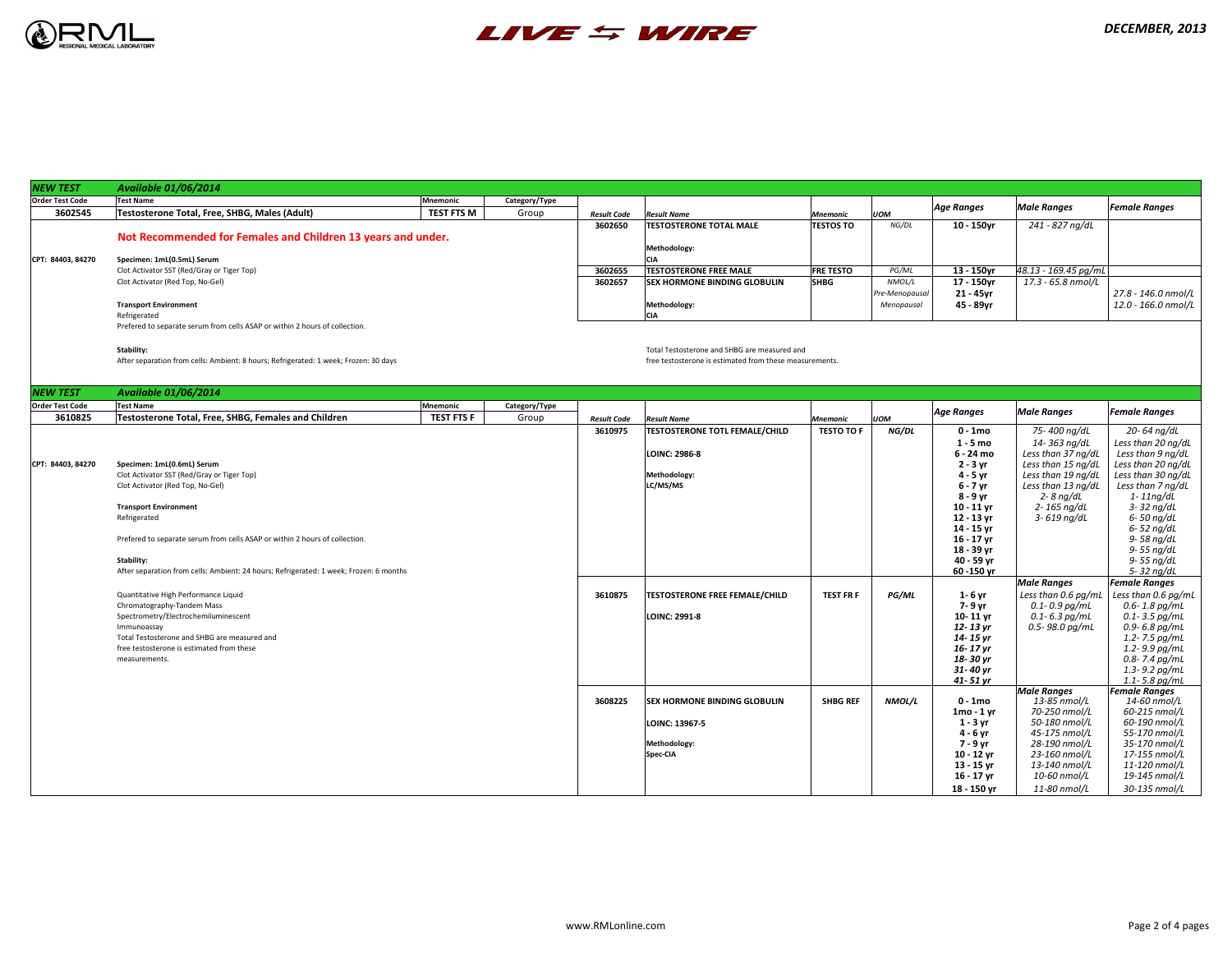

| <b>NEW TEST</b>        | <b>Available 01/06/2014</b>                                                                                 |                   |               |                    |                                                    |                   |               |                            |                                          |                                          |
|------------------------|-------------------------------------------------------------------------------------------------------------|-------------------|---------------|--------------------|----------------------------------------------------|-------------------|---------------|----------------------------|------------------------------------------|------------------------------------------|
| <b>Order Test Code</b> | <b>Test Name</b>                                                                                            | <b>Mnemonic</b>   | Category/Type |                    |                                                    |                   |               | <b>Age Ranges</b>          | <b>Male Ranges</b>                       | <b>Female Ranges</b>                     |
| 3700225                | <b>Testosterone Total, Free, SHBG, Biovailable, Males (Adult)</b>                                           | <b>TEST FTSBM</b> | Group         | <b>Result Code</b> | <b>Result Name</b>                                 | <b>Mnemonic</b>   | <b>UOM</b>    |                            |                                          |                                          |
|                        |                                                                                                             |                   |               | 3608275            | <b>TESTOSTERONE TOTAL MALE</b>                     | <b>TO TEST M</b>  | NG/DL         | 14 - 15 yr                 | 33 - 585 ng/dL                           |                                          |
|                        | Not Recommended for Females and Children 13 years and under.                                                |                   |               |                    | <b>LOINC: 2986-8</b>                               |                   |               | 16 - 17 yr                 | 185 - 886 ng/dL                          |                                          |
|                        |                                                                                                             |                   |               |                    | <b>Methodology:</b>                                |                   |               | 18 - 39 yr                 | 300 - 1080 ng/dL                         |                                          |
|                        |                                                                                                             |                   |               |                    | LC/MS/MS                                           |                   |               | 40 - 59 yr                 | 300 - 890 ng/dL                          |                                          |
| CPT: 84403, 84270      | Specimen: 1mL(0.5mL) Serum<br>Clot Activator SST (Red/Gray or Tiger Top)                                    |                   |               | 3608175            | <b>TESTOSTERONE FREE MALE</b>                      |                   |               | $60 - 150$ yr              | 300 - 720 ng/dL<br><b>Male Ranges</b>    | <b>Female Ranges</b>                     |
|                        | Clot Activator (Red Top, No-Gel)                                                                            |                   |               |                    |                                                    | <b>FRE TEST M</b> | <b>PG/ML</b>  | 14 - 15 yr                 | $3.0 - 138.0$ pg/mL                      |                                          |
|                        |                                                                                                             |                   |               |                    | <b>LOINC: 2991-8</b>                               |                   |               | 16 - 17 yr                 | 38.0 - 173.0 pg/mL                       |                                          |
|                        | <b>Transport Environment</b>                                                                                |                   |               |                    |                                                    |                   |               | 18 - 150 yr                | 47.0 - 244.0 pg/mL                       |                                          |
|                        | Refrigerated                                                                                                |                   |               | 3608225            | <b>SEX HORMONE BINDING GLOBULIN</b>                |                   |               |                            | <b>Male Ranges</b>                       | <b>Female Ranges</b>                     |
|                        |                                                                                                             |                   |               |                    |                                                    | <b>SHBG REF</b>   | NMOL/L        | $0 - 1$ mo                 | $13$ -85 nmol/L                          | 14-60 nmol/L                             |
|                        | Prefered to separate serum from cells ASAP or within 2 hours of collection.                                 |                   |               |                    | LOINC: 13967-5                                     |                   |               | $1mo - 1yr$                | 70-250 nmol/L                            | $60-215$ nmol/L                          |
|                        |                                                                                                             |                   |               |                    |                                                    |                   |               | $1 - 3$ yr                 | 50-180 nmol/L                            | 60-190 nmol/L                            |
|                        | <b>Stability:</b><br>After separation from cells: Ambient: 48 hours; Refrigerated: 1 week; Frozen: 6 months |                   |               |                    | Methodology:<br>$ {\sf Spec}\text{-}\mathsf{CIA} $ |                   |               | $4 - 6$ yr<br>7 - 9 yr     | $45 - 175$ nmol/L<br>28-190 nmol/L       | 55-170 nmol/L<br>35-170 nmol/L           |
|                        |                                                                                                             |                   |               |                    |                                                    |                   |               | $10 - 12$ yr               | $23 - 160$ nmol/L                        | 17-155 nmol/L                            |
|                        | Quantitative Electrochemiluminescent Immunoassay                                                            |                   |               |                    |                                                    |                   |               | 13 - 15 yr                 | 13-140 nmol/L                            | 11-120 nmol/L                            |
|                        | The concentrations of free and bioavailable                                                                 |                   |               |                    |                                                    |                   |               | $16 - 17$ yr               | $10$ -60 nmol/L                          | 19-145 nmol/L                            |
|                        | testosterone are derived from mathematical                                                                  |                   |               |                    |                                                    |                   |               | 18 - 150 yr                | $11$ -80 nmol/L                          | 30-135 nmol/L                            |
|                        | expressions based on constants for the binding of                                                           |                   |               | 3700300            | <b>TESTOSTERONE BIOAVAILABLE MALE</b>              |                   |               |                            | <b>Male Ranges</b>                       | <b>Female Ranges</b>                     |
|                        | testosterone to albumin and/or sex hormone                                                                  |                   |               |                    |                                                    | <b>BIO TEST M</b> | NG/DL         | 14 - 15 yr                 | 10.0 - 337.0 ng/dL                       |                                          |
|                        | binding globulin.                                                                                           |                   |               |                    | <b>LOINC: 2990-0</b>                               |                   |               | 16 - 17 yr                 | 35.0 - 509.0 ng/dL                       |                                          |
|                        |                                                                                                             |                   |               |                    |                                                    |                   |               | 18 - 150 yr                | 131.0 - 682.0 ng/dL                      |                                          |
|                        |                                                                                                             |                   |               |                    |                                                    |                   |               |                            |                                          |                                          |
| <b>NEW TEST</b>        | <b>Available 01/06/2014</b>                                                                                 |                   |               |                    |                                                    |                   |               |                            |                                          |                                          |
| <b>Order Test Code</b> | <b>Test Name</b>                                                                                            | Mnemonic          | Category/Type |                    |                                                    |                   |               |                            |                                          |                                          |
| 3700325                | Testosterone Total, Free, SHBG, Biovailable, Females and Children                                           | <b>TEST FTSBF</b> | Group         | <b>Result Code</b> | <b>Result Name</b>                                 | <b>Mnemonic</b>   | <b>UOM</b>    | <b>Age Ranges</b>          | <b>Male Ranges</b>                       | <b>Female Ranges</b>                     |
|                        |                                                                                                             |                   |               | 3610975            | <b>TESTOSTERONE TOTL FEMALE/CHILD</b>              | <b>TESTO TO F</b> | NG/DL         | $0 - 1$ mo                 | 75- 400 ng/dL                            | 20-64 ng/dL                              |
|                        |                                                                                                             |                   |               |                    |                                                    |                   |               | $1 - 5$ mo                 | 14- 363 ng/dL                            | Less than 20 ng/dL                       |
|                        |                                                                                                             |                   |               |                    | <b>LOINC: 2986-8</b>                               |                   |               | 6 - 24 mo                  | Less than 37 ng/dL                       | Less than 9 ng/dL                        |
| CPT: 84403, 84270      | Specimen: 1mL(0.6mL) Serum                                                                                  |                   |               |                    |                                                    |                   |               | $2 - 3 yr$                 | Less than 15 $\frac{ng}{dL}$             | Less than 20 ng/dL                       |
|                        | Clot Activator SST (Red/Gray or Tiger Top)                                                                  |                   |               |                    | Methodology:                                       |                   |               | 4 - 5 yr                   | Less than 19 ng/dL                       | Less than 30 ng/dL                       |
|                        | Clot Activator (Red Top, No-Gel)                                                                            |                   |               |                    | LC/MS/MS                                           |                   |               | $6 - 7$ yr                 | Less than 13 $nq/dL$                     | Less than 7 ng/dL                        |
|                        | <b>Transport Environment</b>                                                                                |                   |               |                    |                                                    |                   |               | 8 - 9 yr                   | $2 - 8$ ng/dL                            | 1-11ng/dL                                |
|                        | Refrigerated                                                                                                |                   |               |                    |                                                    |                   |               | $10 - 11$ yr<br>12 - 13 yr | 2-165 ng/dL<br>3- 619 ng/dL              | 3-32 ng/dL<br>6- 50 ng/dL                |
|                        |                                                                                                             |                   |               |                    |                                                    |                   |               | 14 - 15 yr                 |                                          | 6- 52 ng/dL                              |
|                        | Prefered to separate serum from cells ASAP or within 2 hours of collection.                                 |                   |               |                    |                                                    |                   |               | $16 - 17$ yr               |                                          | 9- 58 ng/dL                              |
|                        |                                                                                                             |                   |               |                    |                                                    |                   |               | 18 - 39 yr                 |                                          | 9- 55 ng/dL                              |
|                        | <b>Stability:</b>                                                                                           |                   |               |                    |                                                    |                   |               | 40 - 59 yr                 |                                          | 9-55 ng/dL                               |
|                        | After separation from cells: Ambient: 24 hours; Refrigerated: 1 week; Frozen: 6 months                      |                   |               |                    |                                                    |                   |               | 60 -150 yr                 |                                          | $5 - 32$ ng/dL                           |
|                        |                                                                                                             |                   |               | 3610875            | <b>TESTOSTERONE FREE FEMALE/CHILD</b>              |                   |               |                            | <b>Male Ranges</b>                       | <b>Female Ranges</b>                     |
|                        |                                                                                                             |                   |               |                    |                                                    | <b>TEST FR F</b>  | PG/ML         | $1 - 6$ yr                 | Less than 0.6 pg/mL                      | Less than 0.6 pg/mL $\vert$              |
|                        | Quantitative High Performance Liquid                                                                        |                   |               |                    | <b>LOINC: 2991-8</b>                               |                   |               | 7 - 9 yr<br>$10 - 11$ yr   | $0.1$ - $0.9$ pg/mL<br>$0.1$ - 6.3 pg/mL | $0.6$ - $1.8$ pg/mL<br>$0.1$ - 3.5 pg/mL |
|                        | <b>Chromatography-Tandem Mass</b>                                                                           |                   |               |                    |                                                    |                   |               | 12 - 13 yr                 | $0.5$ - 98.0 pg/mL                       | $0.9 - 6.8$ pg/mL                        |
|                        | Spectrometry/Electrochemiluminescent                                                                        |                   |               |                    |                                                    |                   |               | 14 - 15 yr                 |                                          | $1.2 - 7.5$ pg/mL                        |
|                        | Immunoassay                                                                                                 |                   |               |                    |                                                    |                   |               | 16 - 17 yr                 |                                          | $1.2 - 9.9$ pg/mL                        |
|                        | Total Testosterone and SHBG are measured and                                                                |                   |               |                    |                                                    |                   |               | 18 - 30 yr                 |                                          | $0.8$ - 7.4 pg/mL                        |
|                        | free testosterone is estimated from these                                                                   |                   |               |                    |                                                    |                   |               | 31 - 40 yr                 |                                          | $1.3 - 9.2$ pg/mL                        |
|                        | measurements.                                                                                               |                   |               |                    |                                                    |                   |               | 41 - 51 yr                 |                                          | $1.1 - 5.8$ pg/mL                        |
|                        |                                                                                                             |                   |               | 3608225            | <b>SEX HORMONE BINDING GLOBULIN</b>                |                   |               |                            | <b>Male Ranges</b>                       | <b>Female Ranges</b>                     |
|                        |                                                                                                             |                   |               |                    |                                                    | <b>SHBG REF</b>   | <b>NMOL/L</b> | $0 - 1$ mo                 | 13-85 nmol/L                             | 14-60 nmol/L                             |
|                        |                                                                                                             |                   |               |                    | <b>LOINC: 13967-5</b>                              |                   |               | $1$ mo - $1$ yr            | 70-250 nmol/L<br>50-180 nmol/L           | 60-215 nmol/L<br>60-190 nmol/L           |
|                        |                                                                                                             |                   |               |                    |                                                    |                   |               | $1 - 3$ yr<br>$4 - 6$ yr   | $45 - 175$ nmol/L                        | 55-170 nmol/L                            |
|                        |                                                                                                             |                   |               |                    | Methodology:                                       |                   |               | 7 - 9 yr                   | 28-190 nmol/L                            | 35-170 nmol/L                            |
|                        |                                                                                                             |                   |               |                    | Spec-CIA                                           |                   |               | $10 - 12$ yr               | $23 - 160$ nmol/L                        | 17-155 nmol/L                            |
|                        |                                                                                                             |                   |               |                    |                                                    |                   |               | 13 - 15 yr                 | 13-140 nmol/L                            | 11-120 nmol/L                            |
|                        |                                                                                                             |                   |               |                    |                                                    |                   |               | 16 - 17 yr                 | $10$ -60 nmol/L                          | 19-145 nmol/L                            |
|                        |                                                                                                             |                   |               |                    |                                                    |                   |               | 18 - 150 yr                | 11-80 nmol/L                             | 30-135 nmol/L                            |
|                        |                                                                                                             |                   |               | 3700375            | <b>TESTOST BIOAVAILABLE FEM/CHILD</b>              |                   |               |                            | <b>Male Ranges</b>                       | <b>Female Ranges</b>                     |
|                        |                                                                                                             |                   |               |                    |                                                    | <b>BIO TEST F</b> | NG/DL         | $1 - 6$ yr                 | Less than 1.3 ng/dL                      | Less than 1.3 ng/dL $\vert$              |
|                        |                                                                                                             |                   |               |                    | <b>LOINC: 2990-0</b>                               |                   |               | 7 - 9 yr                   | $0.3$ -2.8 ng/dL                         | $0.3 - 5.0$ ng/dL                        |
|                        |                                                                                                             |                   |               |                    |                                                    |                   |               | $10 - 11$ yr               | $0.1 - 17.9$ ng/dL                       | $0.4 - 9.6$ ng/dL                        |
|                        |                                                                                                             |                   |               |                    |                                                    |                   |               | 12 - 13 yr<br>14 - 15 yr   | 1.4-288.0 ng/dL                          | 1.7-18.8 ng/dL<br>3.0-22.6 ng/dL         |
|                        |                                                                                                             |                   |               |                    |                                                    |                   |               | 16 - 17 yr                 |                                          | 3.3-28.6 ng/dL                           |
|                        |                                                                                                             |                   |               |                    |                                                    |                   |               | 18 - 30 yr                 |                                          | 2.2-20.6 ng/dL                           |
|                        |                                                                                                             |                   |               |                    |                                                    |                   |               | 31 - 40 yr                 |                                          | $4.1 - 25.5$ ng/dL                       |
|                        |                                                                                                             |                   |               |                    |                                                    |                   |               | 41 - 51 yr                 |                                          | $2.8 - 16.5$ ng/dL                       |
|                        |                                                                                                             |                   |               |                    |                                                    |                   |               |                            |                                          |                                          |